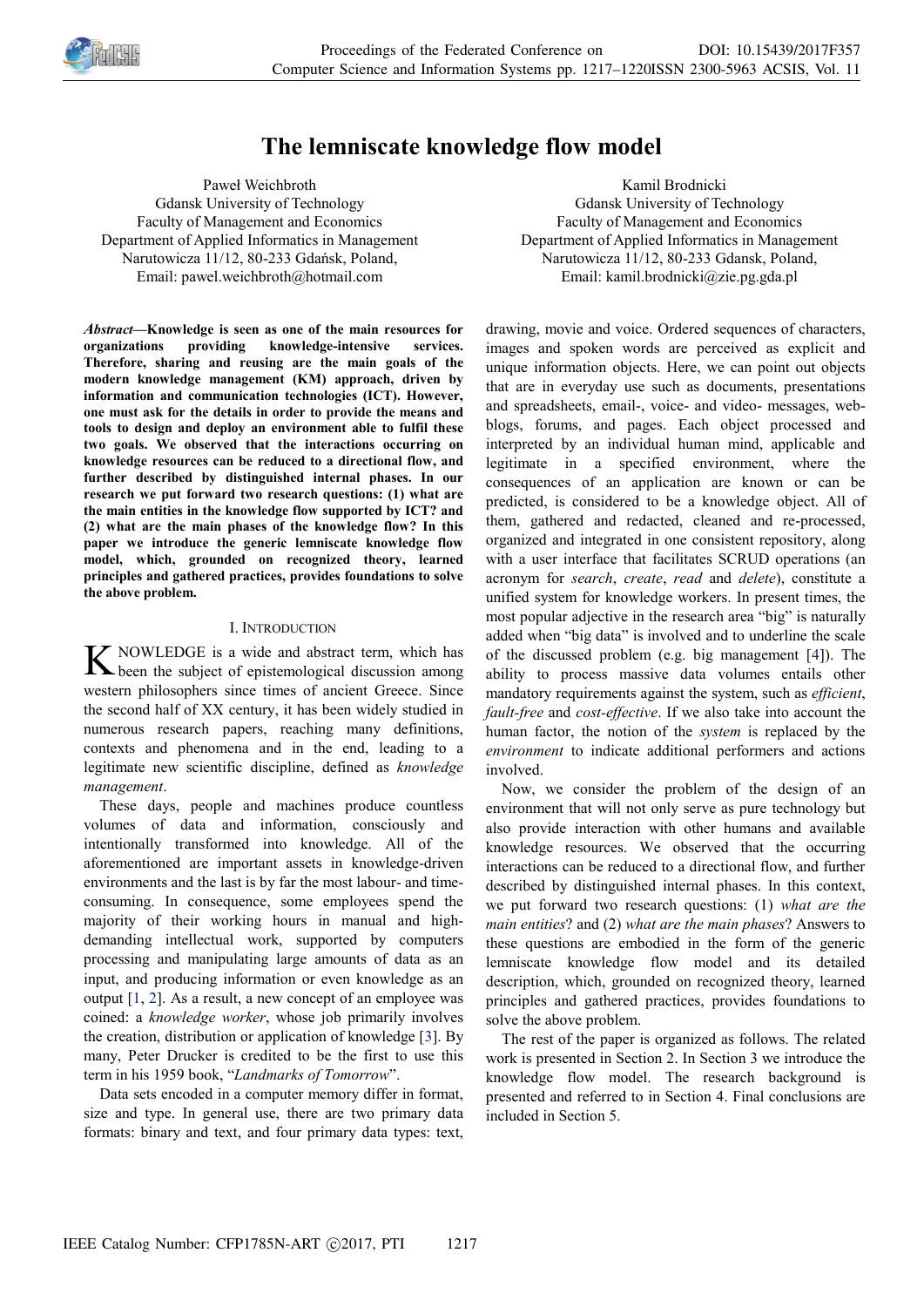# II. RELATED WORK

The recent interest in knowledge management, observed both in business and science, is nothing new. However, it is not a secret that nowadays, information and communication technologies are the basic means to efficiently support every phase of the KM process. For this reason, we only present the state of the art directly concerning knowledge management embedded in the context of ICT, as well as a general retrospection of its existence in the research areas of computer science and management.

Thinking in terms of computer science, our knowledge is materialized in so-called *knowledge bases* (KB) [5]. Bearing in mind the natural attributes of knowledge (e.g. aging, context, source) in order to fully illustrate the constraints and obstacles in the process of codifying, sharing and refining its resources, we should also point out other cons like: subjective burdens, mistakes, false assumptions, unreliable data mining techniques and methods or incomplete and imprecise data. Therefore, the necessity and urgency of knowledge verification and evaluation appear in the foreground in order to ensure its *correctness*, *timeliness* and *objectiveness*. This has been a subject of our previous and current research interests, generally focused on the area of knowledge management, where varied experiments have been performed on acquired resources from experts [6] or discovered frequent sets from web server log files [7].

In another work [8], we introduced the first multidimensional *knowledge space model* (including entity– relationship schema), implemented as a part of the developing system, designed to efficiently distribute and manage knowledge resources. We view our model as the foundation of a *knowledge grid* platform, where two significant aspects are considered: education- and researchdriven. Some aspects of applying an ontology in transforming and processing knowledge were widely discussed in [9], along with the related standards, terminology and languages; based on theoretical developments [10, 11, 12], and managerial and organizational practice [13, 14, 15]; we also referred to the generic model of the knowledge life cycle and its internal phases, revisiting conditions, constraints and obstacles in the context of the knowledge grid assumptions.

Knowledge may be represented by a variety of forms. In [16] Kapłański *et al*. used a novel feature of the *Ontorion* system [17], that allows for describing knowledge and interacting with the user in *semi-natural language* [18], expressive enough to describe rich and complex things, groups of things, and relations between them. To present such capabilities, a stand-alone experiment was designed and executed. A software process simulation based on the multiagent approach was performed in order to imitate social behaviours in the software testing phase.

From the management panorama of the knowledge-based organization, Zack [19] distinguished four characteristics, summarized as a *process*, a *place*, a *purpose* and a *perspective*. A process consists of intra-organization activities engaged in the production of goods and delivery of services. A place includes the organization of boundaries in which knowledge is created, shared and refined. A purpose is defined by a mission and strategy which are considered in the frame of customer satisfaction. Finally, a perspective is related to beliefs, culture and religion, which may have an influence on decisions-makers. This abstract view of such an organization may be considered as a starting point for the analysis, design and organization of actors, tasks and resources, engaged in knowledge creation, sharing and evaluation [20].

The pure nature of the knowledge management process undoubtedly describes such values as: sincerity, impartiality and veracity. Mercier-Laurent *et al*. [21] classified sociocultural aspects as the most important in KM, which allow and empower knowledge creation and sharing. Besides this, the authors emphasize the role of the *technical environment* in the deliberate development and maintenance of key knowledge management processes and its influence on *strategic management*. In a similar way, Fazlagić *et al*. indicated the role of *corporate portals* (so-called intranets) in developing the processes of knowledge management, realized through a set of functions such as: internal services (concerning administration, finance and human resources), *digital workspaces*, *unified communication facilities* and *document repositories* [22].

To sum up and close this section, in the long-term, effective knowledge management may constitute a competitive advantage. Dominiak and Leja rhetorically ask "*Does university need a strategy*?" [23], and after an affirmative answer, later claim that in order to build, unfold and deploy a strategy, university ought to begin with a *vision*. To create a successful projection of the future, organization members should also directly embody all processes engaged in knowledge management in agreement and cooperation with all stakeholders. Generally speaking, the three main functions of management i.e. planning, organizing and controlling (the action-decision function will not be considered because it is commonly known) are intraand inter-related, penetrating and utilizing the available resources, where the most important are *intellectual capital assets*. Likewise, for business organizations, Teece [24] also argues that superior profits stem from intangible assets such as customer relationships, know-how and superior business processes.

## III. KNOWLEDGE FLOW MODEL

Some believe in the sense of knowledge management and some do not. However, each organization to some extent, be it smaller or greater, utilizes knowledge in some way, intentionally or not. Nonetheless, we all must agree that the human memory, by nature, is imperfect because over time we unconsciously tend to rewrite some of its parts irrevocably or we are simply unable to retrieve them again.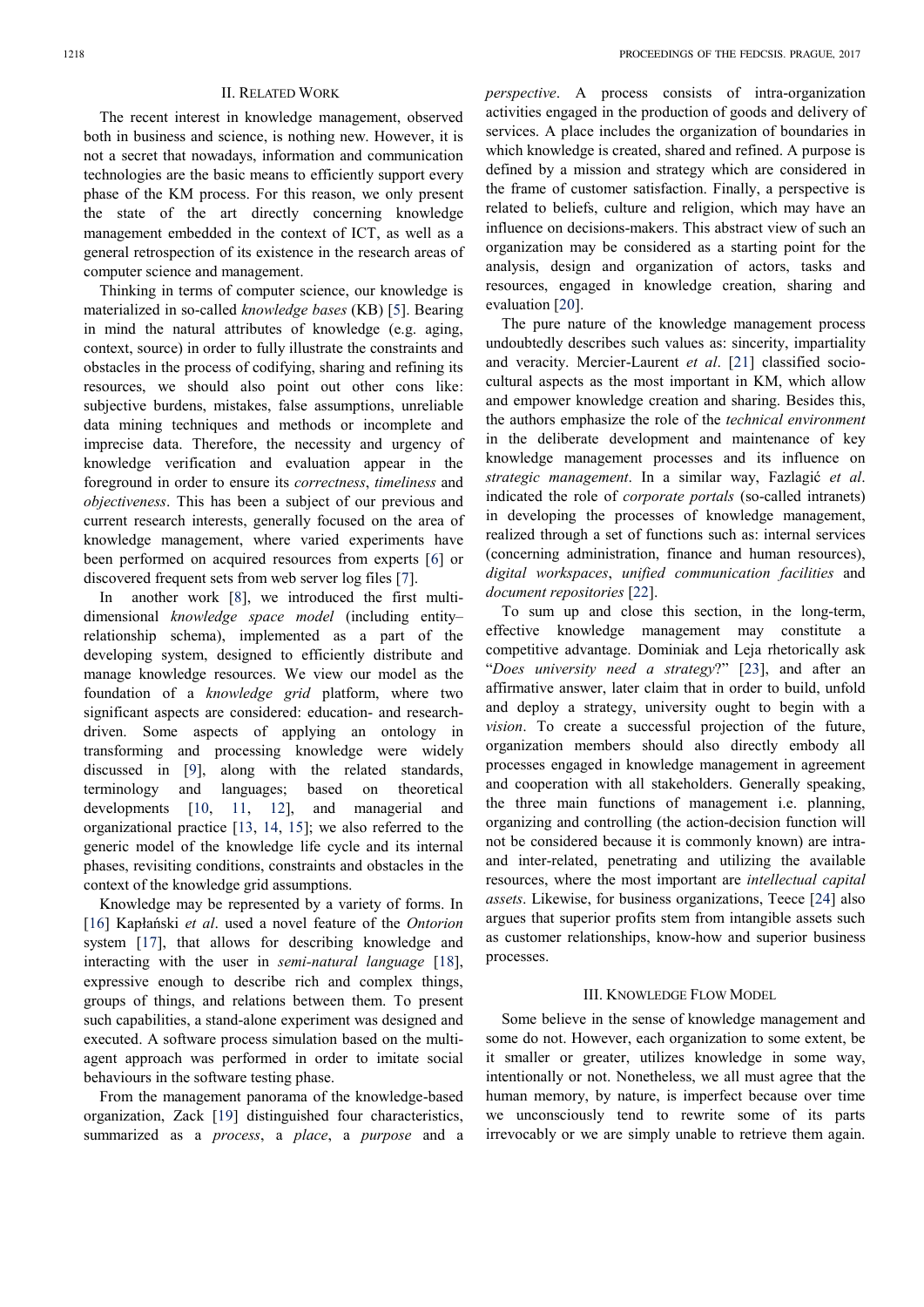To bypass those limitations, nowadays knowledge is explicitly codified in a computer mass-storage memory, which lets us create solid backups and, what is the most important, retrieve and share knowledge on request at any time and in any place. On the other hand, the present-day environment is highly dynamic and productive, and as a consequence, knowledge ages rapidly. As an example, let us consider emerging financial and stock markets, legal regulations or even the solar system – indubitably, today we know something about them that may not be true anymore tomorrow.

In our methodical approach, firstly we specify the main goals, and secondly we design the process by determining particular phases in such a way that the sequence of their execution ultimately leads to satisfying each goal.

The main goals of knowledge management are to *share* knowledge with others, and to *reuse* it when necessary. From our point of view, the process itself consists of seven chronological phases where knowledge is (1) *gathered*, (2)

*codified*, (3) *shared*, (4) *verified*, (5) *enhanced* (from the knowledge sender perspective), and (6) *understood*, (7) *evaluated* and shared again (from the knowledge recipient perspective). Such a directional knowledge flow occurs between three entities: knowledge *sender* (KS), *machine* and knowledge *recipient* (KR), where each of them plays a distinct role; however, direct or indirect interactions frequently occur between them. While KS and KR are both humans, the machine is an abstract term representing a set of information and communication technologies (ICT), generally referring to operating hardware (computers, networks and other physical devices) and software (applications, tools and systems). In this case, knowledge is a set of intangible assets, stored in a computer memory, represented by non-trivial plain-text or binary data structures. The underlying assumption, however, is not one based on viewing data as the raw material from which knowledge is created.



Fig. 1 A lemniscate knowledge flow model

The knowledge sender gathers, processes and combines relevant resources at some point in time. If the composed resources of knowledge are complete and consistent for a given discourse of the universe, then they are codified (articulated), which in turn leads to the creation of the realworld meaning of concepts and relations explicitly and precisely. On the other hand, knowledge codification can be a source of value creation, "reused" either by the knowledge recipient or other knowledge creators. Undoubtedly, an efficient IT system plays a decisive role in the application of the codification strategy. Knowledge sharing is an activity that aims to exchange particular resources among the knowledge sender and their recipients. An efficient and useful technology should support contexts like localization and the knowledge form, hardware capabilities and requirements, language skills, on-the-fly content recommendation and the recipient's learning predisposition. Simultaneous verification of knowledge takes place during

its exchange by both a sender and a recipient. The perception and understanding of knowledge incorporates cognitive processes, beliefs and human intelligence, as well as the tacit knowledge currently possessed by the involved individual. At the same time, the knowledge is evaluated, which means that each consistent part is checked to fulfil such criteria as *reliability*, *applicability* and *significance* [25]. Feedback given from a knowledge recipient may reveal some errors, inaccuracies or gaps in shared knowledge resources. On the other hand, which seems to be even more important, it may spontaneously trigger valuable expertise, up to that point deeply concealed in a recipient's mind. Such reactions might indicate and advocate possible changes, supplements or withdrawals of particular knowledge resources. In this case, knowledge refinement may lead to its higher quality, described by attributes such as *adequacy*, *effectiveness* and *productiveness* [26].